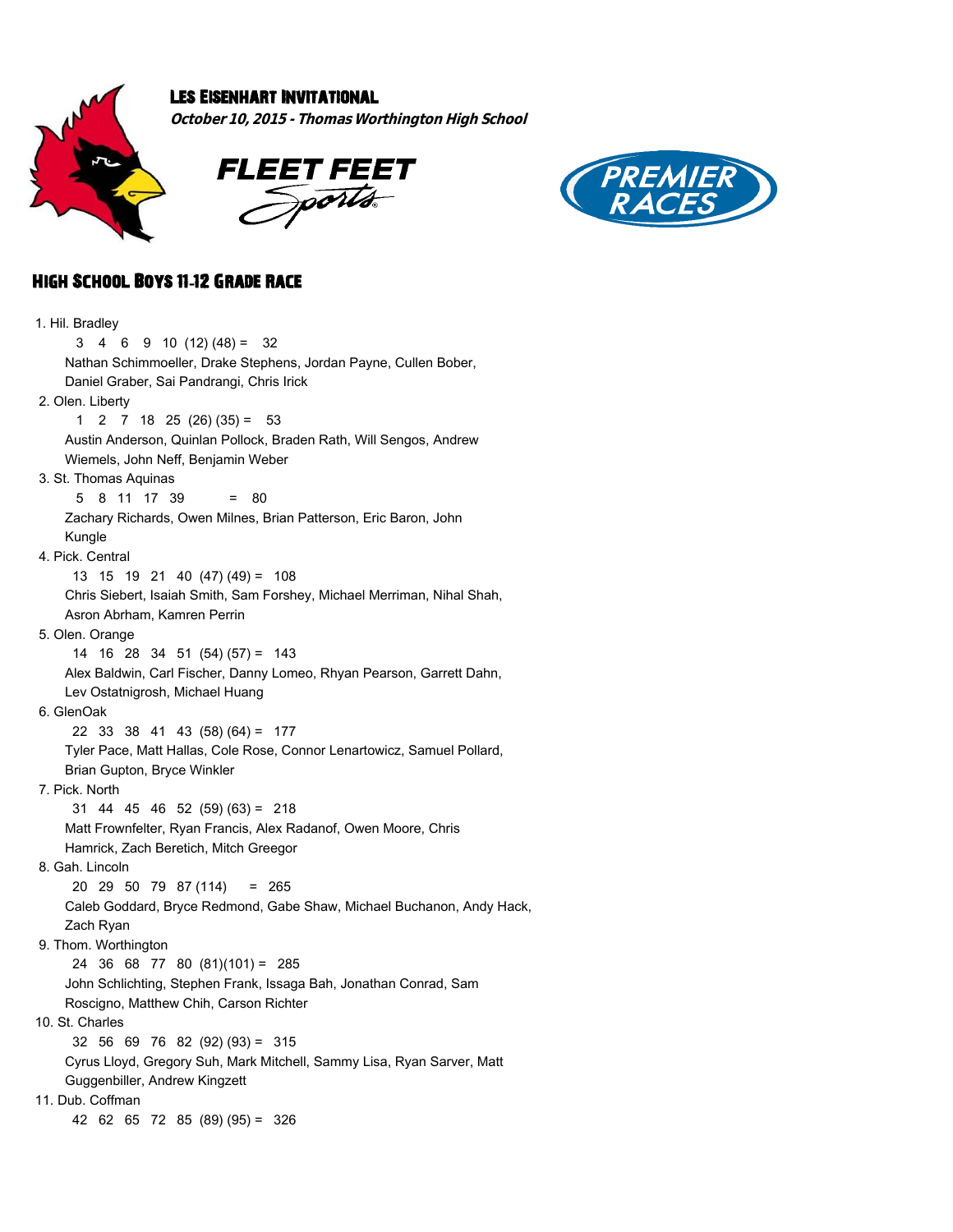Kyle Roulstone, Alex Andrei, James Lee, Daniel Lesman, Steven Lister, Gabriel Ehrenfried, Sam Yang 12. Oak Hills 37 55 70 84 100 (102)(107) = 346 Bryan Bauer, Austin Abrams, Devon Hanavan, Thomas Willwerth, Evan Honnert, Noah Dupont, Caleb Thacker 13. Hoover 61 66 67 75 91 (94)(118) = 360 Christian Baker, Ethan Taylor, Seth Shier, Tom Schnettler, Elijah Fontes, Doug Willems, Lane Yerrick 14. Wester. North 27 30 90 103 112 = 362 Keeton Rafferty, Jacques Gauthier, George Matthews, John Whitesmith, Hayden Shultz 15. Upper Arlington 23 73 83 98 106 (108)(110) = 383 Harper Nelson, Jack Taylor, Henri Hegemier, John Michael, Jack Leboeuf, John Mislan, Brooks Tiberi 16. Dub. Scioto 53 60 71 99 111 (117)(119) = 394 Shivam Patel, Jacob Bernard, Sean Reilly, Zach Whetstone, Saajid Akhter, Luke Moore, Bruce Jones 17. Fairfield 78 88 97 104 105 (109)(115) = 472

Ian Clements, Ben Wegman, Nick Williams, Nick Ansberry, Evan Niedecken,

Harshill Patel, Ben Neyer

## 18. Marysville

74 86 96 113 116 = 485

Patrick Haughn, Dane Marlatt, Ethan Shumway, Grant Martin, Nash Brecht

| Place | <b>TmPI</b> | Bib# | <b>Name</b>              | <b>School</b>      | Mile 1 | Mile 2 | <b>Time</b> | Pace |
|-------|-------------|------|--------------------------|--------------------|--------|--------|-------------|------|
| 1     | 1           |      | 2513 Austin Anderson     | Olen. Liberty      | 5:12   | 10:57  | 17:11       | 5:33 |
| 2     | 2           |      | 2564 Quinlan Pollock     | Olen. Liberty      | 5:06   | 10:58  | 17:16       | 5:34 |
| 3     | 3           |      | 2383 Nathan Schimmoeller | Hil. Bradley       | 5:12   | 10:58  | 17:16       | 5:35 |
| 4     | 4           |      | 2389 Drake Stephens      | Hil. Bradley       | 5:30   | 11:13  | 17:17       | 5:35 |
| 5     | 5           |      | 2816 Zachary Richards    | St. Thomas Aquinas | 5:08   | 10:56  | 17:20       | 5:36 |
| 6     | 6           |      | 2379 Jordan Payne        | Hil. Bradley       | 5:14   | 11:05  | 17:31       | 5:39 |
| 7     | 7           |      | 2566 Braden Rath         | Olen. Liberty      | 5:19   | 11:10  | 17:37       | 5:41 |
| 8     | 8           |      | 2439 Ryan Honkomp        | Little Miami       | 5:09   | 11:03  | 17:38       | 5:42 |
| 9     | 9           |      | 2810 Owen Milnes         | St. Thomas Aquinas | 5:17   | 11:04  | 17:40       | 5:42 |
| 10    | 10          |      | 2364 Cullen Bober        | Hil. Bradley       | 5:11   | 10:58  | 17:41       | 5:43 |
| 11    | 11          |      | 2369 Daniel Graber       | Hil. Bradley       | 5:12   | 11:00  | 17:42       | 5:43 |
| 12    | 12          |      | 2812 Brian Patterson     | St. Thomas Aquinas | 5:18   | 11:14  | 17:46       | 5:44 |
| 13    | 13          |      | 2320 Dustin Braden       | Granville          | 5:20   | 11:11  | 17:47       | 5:44 |
| 14    | 14          |      | 2378 Sai Pandrangi       | Hil. Bradley       | 5:25   | 11:13  | 17:49       | 5:45 |
| 15    | 15          |      | 2669 Chris Siebert       | Pick. Central      | 5:25   | 11:23  | 17:50       | 5:46 |
| 16    | 16          |      | 2593 Alex Baldwin        | Olen. Orange       | 5:21   | 11:22  | 17:51       | 5:46 |
| 17    | 17          |      | 2670 Isaiah Smith        | Pick. Central      | 5:09   | 11:23  | 17:55       | 5:47 |
| 18    | 18          |      | 2604 Carl Fischer        | Olen. Orange       | 5:16   | 11:14  | 17:56       | 5:47 |
| 19    | 19          |      | 2804 Eric Baron          | St. Thomas Aguinas | 5:22   | 11:20  | 17:56       | 5:47 |
| 20    | 20          |      | 2574 Will Sengos         | Olen. Liberty      | 5:20   | 11:15  | 17:56       | 5:47 |
| 21    | 21          |      | 2654 Sam Forshey         | Pick. Central      | 5:28   | 11:29  | 17:56       | 5:47 |
| 22    | 22          |      | 2233 Caleb Goddard       | Gah. Lincoln       | 5:25   | 11:26  | 17:58       | 5:48 |
| 23    | 23          |      | 2665 Michael Merriman    | Pick. Central      | 5:18   | 11:16  | 18:01       | 5:49 |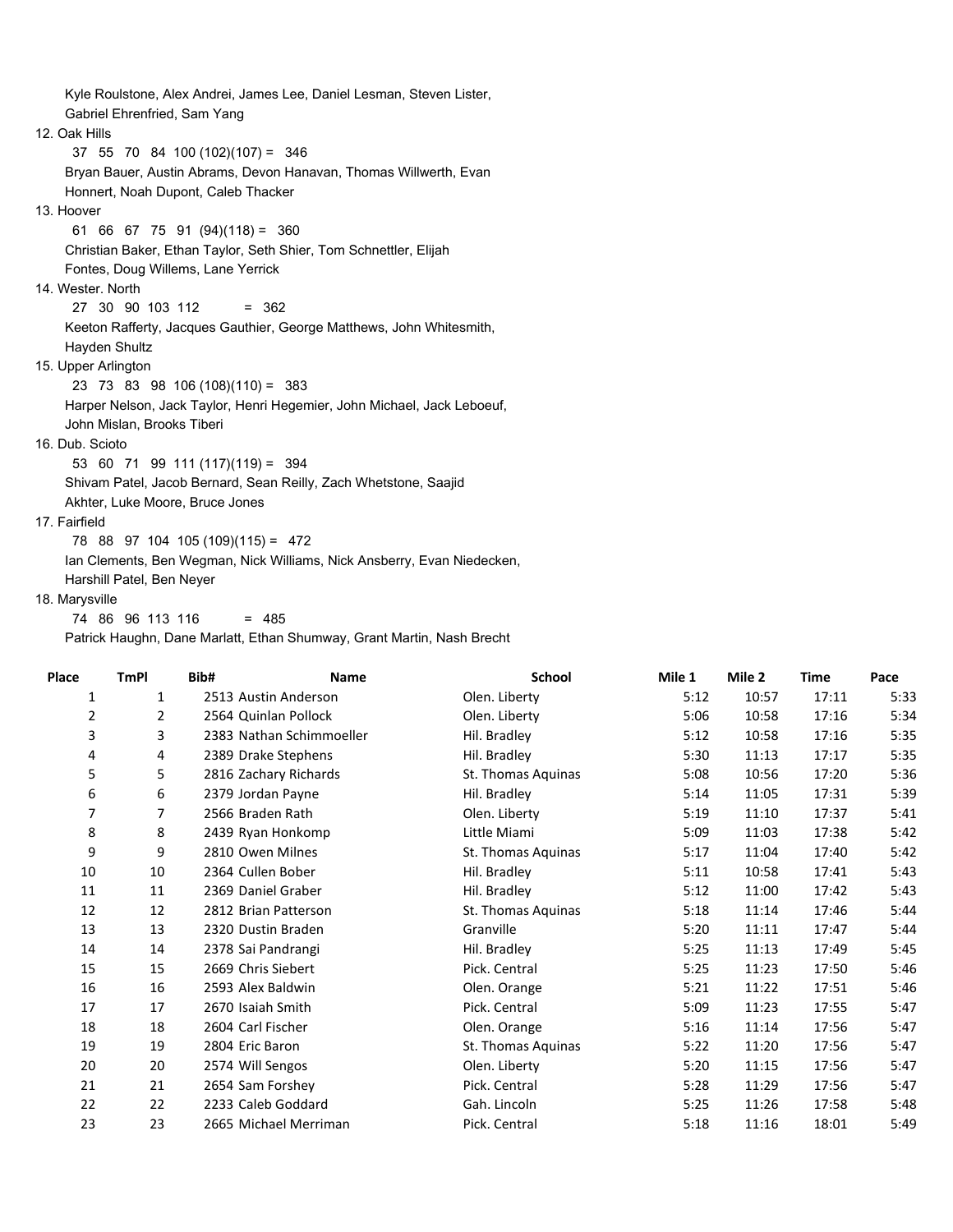| 24 | 24 | 2305 Tyler Pace                       | GlenOak                | 5:22         | 11:19 | 18:04 | 5:50 |
|----|----|---------------------------------------|------------------------|--------------|-------|-------|------|
| 25 | 25 | 2902 Harper Nelson                    | <b>Upper Arlington</b> | 5:18         | 11:17 | 18:06 | 5:51 |
| 26 | 26 | 2862 John Schlichting                 | Thom. Worthington      | 5:24         | 11:22 | 18:08 | 5:51 |
| 27 | 27 | 2587 Andrew Wiemels                   | Olen. Liberty          | 5:30         | 11:30 | 18:09 | 5:52 |
| 28 | 28 | 2557 John Neff                        | Olen. Liberty          | 5:21         | 11:26 | 18:10 | 5:52 |
| 29 | 29 | 2985 Keeton Rafferty                  | Wester. North          | 5:31         | 11:36 | 18:12 | 5:53 |
| 30 | 30 | 2623 Danny Lomeo                      | Olen. Orange           | 5:23         | 11:29 | 18:12 | 5:53 |
| 31 | 31 | 2247 Bryce Redmond                    | Gah. Lincoln           | 5:26         | 11:29 | 18:15 | 5:54 |
| 32 | 32 | 2977 Jacques Gauthier                 | Wester. North          | 5:20         | 11:31 | 18:16 | 5:54 |
| 33 | 33 | 2690 Matt Frownfelter                 | Pick. North            | 5:26         | 11:28 | 18:19 | 5:55 |
| 34 | 34 | 2777 Cyrus Lloyd                      | St. Charles            | 5:22         | 11:28 | 18:21 | 5:55 |
| 35 | 35 | 2289 Matt Hallas                      | GlenOak                | 5:35         | 11:39 | 18:22 | 5:56 |
| 36 | 36 | 2634 Rhyan Pearson                    | Olen. Orange           | 5:21         | 11:29 | 18:23 | 5:56 |
| 37 | 37 | 2586 Benjamin Weber                   | Olen. Liberty          | 5:26         | 11:33 | 18:24 | 5:56 |
| 38 | 38 | 2835 Stephen Frank                    | Thom. Worthington      | 5:23         | 11:25 | 18:25 | 5:57 |
| 39 | 39 | 2483 Bryan Bauer                      | Oak Hills              | 5:15         | 11:28 | 18:25 | 5:57 |
| 40 |    | 3002 Ryu Kaida                        | Wor. Kilbourne         | 5:37         | 11:41 | 18:27 | 5:57 |
| 41 | 40 | 2308 Cole Rose                        | GlenOak                | 5:26         | 11:44 | 18:28 | 5:58 |
| 42 | 41 | 2806 John Kungle                      | St. Thomas Aquinas     | 5:25         | 11:35 | 18:28 | 5:58 |
| 43 | 42 | 2668 Nihal Shah                       | Pick. Central          | 5:34         | 11:47 | 18:31 | 5:59 |
| 44 | 43 | 2297 Connor Lenartowicz               | GlenOak                | 5:39         | 11:48 | 18:31 | 5:59 |
| 45 |    | 2576 Zachery Smith                    | Olen. Liberty          | 5:34         | 11:42 | 18:33 | 5:59 |
| 46 |    | 2578 Gabriel Sundberg                 | Olen. Liberty          | 5:26         | 11:40 | 18:33 | 5:59 |
| 47 | 44 | 2158 Kyle Roulstone                   | Dub. Coffman           | 5:32         | 11:37 | 18:34 | 6:00 |
| 48 | 45 | 2306 Samuel Pollard                   | GlenOak                | 5:32         | 11:44 | 18:35 | 6:00 |
| 49 | 46 | 2688 Ryan Francis                     | Pick. North            | 5:29         | 11:35 | 18:36 | 6:00 |
| 50 |    | 3010 Jacob Navabi                     | Wor. Kilbourne         | 5:43         | 11:52 | 18:36 | 6:00 |
|    |    | 2713 Alex Radanof                     |                        |              |       | 18:36 | 6:00 |
| 51 | 47 |                                       | Pick. North            | 5:30         | 11:47 | 18:40 | 6:02 |
| 52 | 48 | 2706 Owen Moore                       | Pick. North            | 5:30<br>5:07 | 11:46 | 18:41 | 6:02 |
| 53 | 49 | 2648 Asron Abrham<br>2373 Chris Irick | Pick. Central          |              | 11:06 |       | 6:02 |
| 54 | 50 |                                       | Hil. Bradley           | 5:46         | 11:52 | 18:41 |      |
| 55 | 51 | 2666 Kamren Perrin                    | Pick. Central          | 5:25         | 11:41 | 18:42 | 6:02 |
| 56 | 52 | 2253 Gabe Shaw                        | Gah. Lincoln           | 5:31         | 11:43 | 18:44 | 6:03 |
| 57 | 53 | 2600 Garrett Dahn                     | Olen. Orange           | 5:27         | 11:43 | 18:49 | 6:05 |
| 58 | 54 | 2693 Chris Hamrick                    | Pick. North            | 5:31         | 11:52 | 18:50 | 6:05 |
| 59 |    | 2366 Drew Casey                       | Hil. Bradley           | 5:47         | 11:57 | 18:54 | 6:06 |
| 60 |    | 2528 Andrew Eppley                    | Olen. Liberty          | 5:28         | 11:36 | 18:54 | 6:06 |
| 61 | 55 | 2192 Shivam Patel                     | Dub. Scioto            | 5:41         | 12:03 | 18:57 | 6:07 |
| 62 | 56 | 2631 Lev Ostatnigrosh                 | Olen. Orange           | 5:34         | 11:55 | 18:58 | 6:07 |
| 63 | 57 | 2482 Austin Abrams                    | Oak Hills              | 5:43         | 12:07 | 18:59 | 6:08 |
| 64 |    | 2380 Ethan Pearson                    | Hil. Bradley           | 5:43         | 11:57 | 19:00 | 6:08 |
| 65 |    | 3021 Sam Zeid                         | Wor. Kilbourne         | 5:45         | 11:59 | 19:00 | 6:08 |
| 66 | 58 | 2794 Gregory Suh                      | St. Charles            | 5:45         | 12:14 | 19:02 | 6:09 |
| 67 |    | 2518 Ryan Beard                       | Olen. Liberty          | 5:39         | 12:01 | 19:05 | 6:10 |
| 68 | 59 | 2615 Michael Huang                    | Olen. Orange           | 5:37         | 11:56 | 19:05 | 6:10 |
| 69 | 60 | 2288 Brian Gupton                     | GlenOak                | 5:51         | 12:12 | 19:07 | 6:10 |
| 70 | 61 | 2675 Zach Beretich                    | Pick. North            | 5:49         | 12:08 | 19:07 | 6:10 |
| 71 |    | 2595 Tim Bodette                      | Olen. Orange           | 5:39         | 12:06 | 19:08 | 6:11 |
| 72 |    | 2653 Nathan Doerfler                  | Pick. Central          | 5:32         | 11:54 | 19:08 | 6:11 |
| 73 |    | 2561 Nicholas Pentony                 | Olen. Liberty          | 5:48         | 12:07 | 19:08 | 6:11 |
| 74 | 62 | 2174 Jacob Bernard                    | Dub. Scioto            | 5:49         | 12:17 | 19:10 | 6:11 |
| 75 | 63 | 2394 Christian Baker                  | Hoover                 | 5:45         | 12:08 | 19:10 | 6:11 |
| 76 | 64 | 2114 Alex Andrei                      | Dub. Coffman           | 5:32         | 12:00 | 19:10 | 6:11 |
| 77 | 65 | 2691 Mitch Greegor                    | Pick. North            | 5:41         | 12:06 | 19:11 | 6:12 |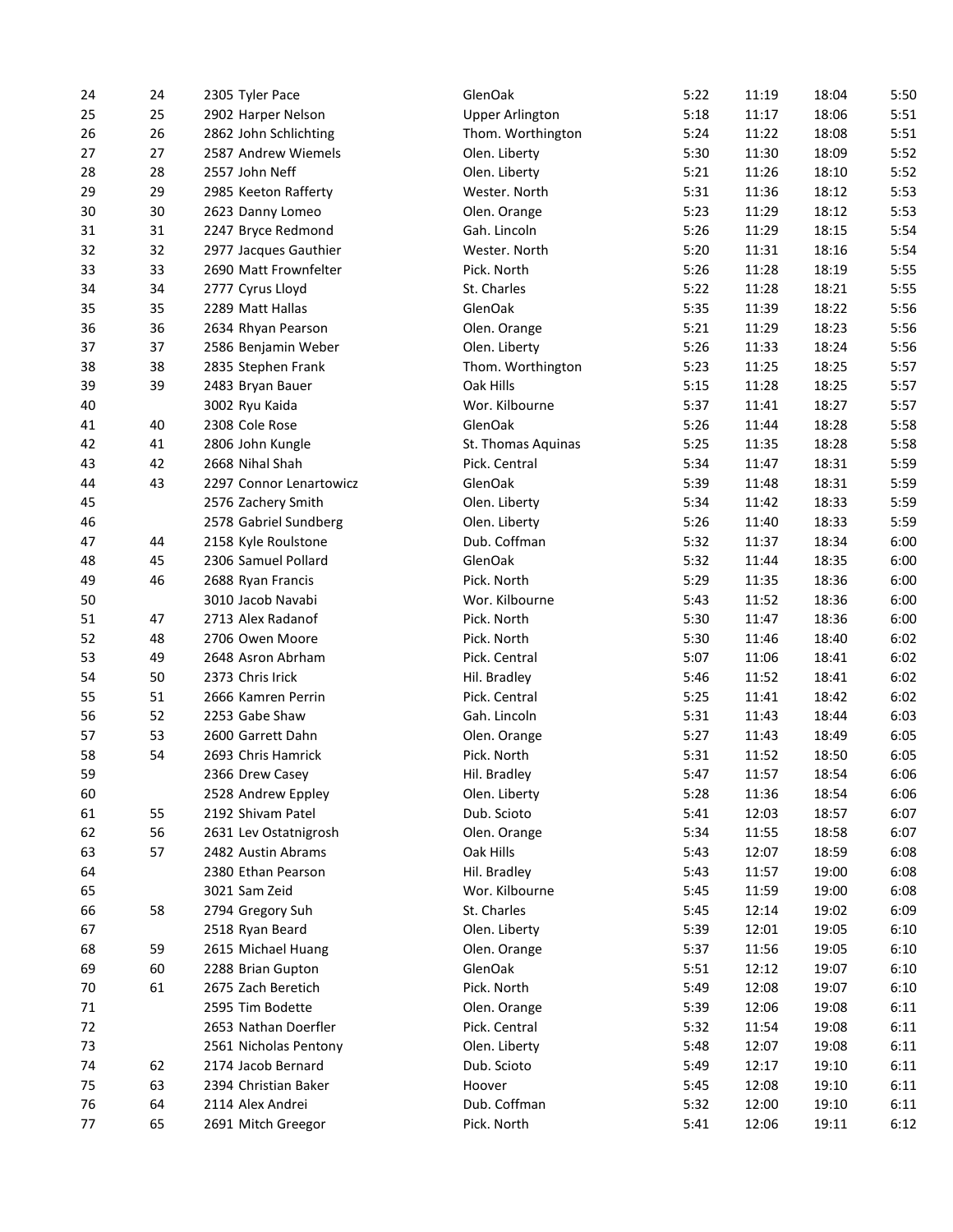| 78  | 66 | 2313 Bryce Winkler      | GlenOak                | 5:25 | 11:51 | 19:11 | 6:12 |
|-----|----|-------------------------|------------------------|------|-------|-------|------|
| 79  | 67 | 2440 Grant Leavengood   | Little Miami           | 5:41 | 12:07 | 19:12 | 6:12 |
| 80  | 68 | 2140 James Lee          | Dub. Coffman           | 5:28 | 11:59 | 19:13 | 6:12 |
| 81  | 69 | 2421 Ethan Taylor       | Hoover                 | 5:47 | 12:09 | 19:13 | 6:12 |
| 82  | 70 | 2419 Seth Shier         | Hoover                 | 5:39 | 12:02 | 19:13 | 6:12 |
| 83  |    | 2967 Jacob Shirey       | Wester. Central        | 5:39 | 12:13 | 19:13 | 6:12 |
| 84  | 71 | 2821 Issaga Bah         | Thom. Worthington      | 5:40 | 12:07 | 19:15 | 6:13 |
| 85  | 72 | 2347 Nick Unkefer       | Granville              | 5:45 | 12:09 | 19:15 | 6:13 |
| 86  |    | 2538 Max Johnson        | Olen. Liberty          | 5:50 | 12:11 | 19:15 | 6:13 |
| 87  |    | 2715 Mitch Rice         | Pick. North            | 5:49 | 12:07 | 19:20 | 6:14 |
| 88  | 73 | 2781 Mark Mitchell      | St. Charles            | 5:47 | 12:19 | 19:21 | 6:15 |
| 89  | 74 | 2493 Devon Hanavan      | Oak Hills              | 5:50 | 12:13 | 19:23 | 6:15 |
| 90  | 75 | 2194 Sean Reilly        | Dub. Scioto            | 5:50 | 12:18 | 19:23 | 6:15 |
| 91  | 76 | 2141 Daniel Lesman      | Dub. Coffman           | 5:52 | 12:17 | 19:28 | 6:17 |
| 92  | 77 | 2917 Jack Taylor        | <b>Upper Arlington</b> | 5:37 | 12:13 | 19:32 | 6:18 |
| 93  | 78 | 2460 Patrick Haughn     | Marysville             | 5:54 | 12:22 | 19:33 | 6:19 |
| 94  | 79 | 2417 Tom Schnettler     | Hoover                 | 6:08 | 12:31 | 19:34 | 6:19 |
| 95  | 80 | 2776 Sammy Lisa         | St. Charles            | 5:46 | 12:18 | 19:35 | 6:20 |
| 96  |    | 2644 Nathan Wilburn     | Olen. Orange           | 5:28 | 11:59 | 19:37 | 6:20 |
| 97  | 81 | 2827 Jonathan Conrad    | Thom. Worthington      | 5:36 | 12:09 | 19:38 | 6:20 |
| 98  | 82 | 2205 Ian Clements       | Fairfield              | 6:04 | 12:29 | 19:39 | 6:21 |
| 99  | 83 | 2227 Michael Buchanon   | Gah. Lincoln           | 5:37 | 12:14 | 19:41 | 6:21 |
| 100 | 84 | 2860 Sam Roscigno       | Thom. Worthington      | 6:13 | 12:45 | 19:42 | 6:22 |
| 101 |    | 2698 Matt Lanier        | Pick. North            | 5:50 | 12:14 | 19:43 | 6:22 |
| 102 |    | 2377 Jack McCabe        | Hil. Bradley           | 6:06 | 12:35 | 19:43 | 6:22 |
| 103 | 85 | 2826 Matthew Chih       | Thom. Worthington      | 5:53 | 12:31 | 19:49 | 6:24 |
| 104 |    | 2646 Dallin Wride       | Olen. Orange           | 5:49 | 12:29 | 19:50 | 6:24 |
| 105 |    | 2551 Timothy Majidzadeh | Olen. Liberty          | 6:00 | 12:33 | 19:51 | 6:25 |
| 106 |    | 2620 Sam Kot            | Olen. Orange           | 5:44 | 12:28 | 19:52 | 6:25 |
| 107 |    | 2549 Andrew Lorence     | Olen. Liberty          | 5:59 | 12:40 | 19:54 | 6:26 |
| 108 | 86 | 2326 Jack Cunningham    | Granville              | 5:55 | 12:35 | 19:55 | 6:26 |
| 109 | 87 | 2792 Ryan Sarver        | St. Charles            | 5:53 | 12:31 | 19:55 | 6:26 |
| 110 | 88 | 2881 Henri Hegemier     | <b>Upper Arlington</b> | 6:14 | 12:55 | 19:57 | 6:26 |
| 111 | 89 | 2512 Thomas Willwerth   | Oak Hills              | 5:52 | 12:30 | 19:57 | 6:26 |
| 112 | 90 | 2143 Steven Lister      | Dub. Coffman           | 6:00 | 12:50 | 19:58 | 6:27 |
| 113 | 91 | 2463 Dane Marlatt       | Marysville             | 5:53 | 12:33 | 19:59 | 6:27 |
| 114 |    | 2599 Samuel Curia       | Olen. Orange           | 5:53 | 12:34 | 19:59 | 6:27 |
| 115 | 92 | 2235 Andy Hack          | Gah. Lincoln           | 5:55 | 12:38 | 20:00 | 6:27 |
| 116 |    | 2350 Hudson Baxley      | Del. Hayes             | 5:38 | 12:34 | 20:00 | 6:28 |
| 117 |    | 2729 Carson Weghorst    | Pick. North            | 6:01 | 12:36 | 20:01 | 6:28 |
| 118 | 93 | 2223 Ben Wegman         | Fairfield              | 6:06 | 12:44 | 20:01 | 6:28 |
| 119 | 94 | 2129 Gabriel Ehrenfried | Dub. Coffman           | 5:52 | 12:33 | 20:02 | 6:28 |
| 120 |    | 2630 Alex O'Dell        | Olen. Orange           | 5:59 | 12:36 | 20:02 | 6:28 |
| 121 | 95 | 2982 George Matthews    | Wester. North          | 6:02 | 12:36 | 20:04 | 6:29 |
| 122 |    | 2673 Danny Yang         | Pick. Central          | 5:51 | 12:40 | 20:05 | 6:29 |
| 123 |    | 2267 Micah Vanfossen    | Garaway                | 5:54 | 12:37 | 20:05 | 6:29 |
| 124 |    | 2525 Cameron Coane      | Olen. Liberty          | 6:02 | 12:47 | 20:05 | 6:29 |
| 125 | 96 | 2398 Elijah Fontes      | Hoover                 | 6:03 | 12:49 | 20:06 | 6:29 |
| 126 | 97 | 2764 Matt Guggenbiller  | St. Charles            | 5:49 | 12:27 | 20:08 | 6:30 |
| 127 |    | 2555 Wesley Mosteller   | Olen. Liberty          | 6:10 | 12:48 | 20:09 | 6:30 |
| 128 | 98 | 2770 Andrew Kingzett    | St. Charles            | 6:04 | 12:36 | 20:09 | 6:30 |
| 129 |    | 2530 Connor Finneran    | Olen. Liberty          | 6:01 | 12:41 | 20:11 | 6:31 |
| 130 | 99 | 2423 Doug Willems       | Hoover                 | 6:03 | 12:49 | 20:11 | 6:31 |
| 131 |    | 2754 Tony Castrodale    | St. Charles            | 6:10 | 12:53 | 20:12 | 6:31 |
|     |    |                         |                        |      |       |       |      |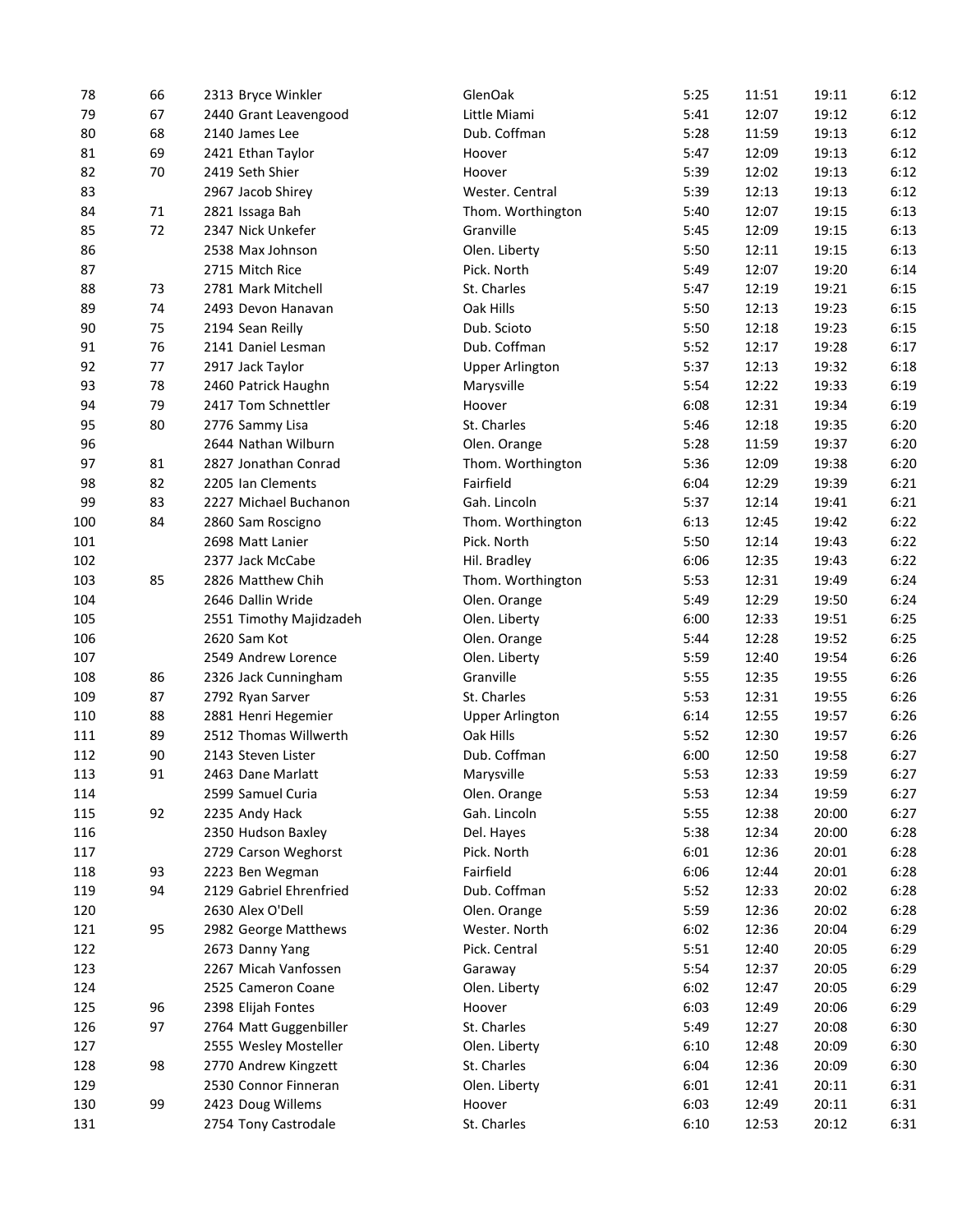| 132 | 100 | 2168 Sam Yang          | Dub. Coffman           | 6:13 | 13:00 | 20:13 | 6:32 |
|-----|-----|------------------------|------------------------|------|-------|-------|------|
| 133 | 101 | 2473 Ethan Shumway     | Marysville             | 6:04 | 12:53 | 20:14 | 6:32 |
| 134 |     | 2137 Justin Kidder     | Dub. Coffman           | 6:00 | 12:50 | 20:14 | 6:32 |
| 135 |     | 2312 Zach Williams     | GlenOak                | 6:09 | 13:00 | 20:14 | 6:32 |
| 136 |     | 2552 Cameron McDowell  | Olen. Liberty          | 5:59 | 12:39 | 20:18 | 6:33 |
| 137 | 102 | 2341 Jack Parker       | Granville              | 6:05 | 12:50 | 20:18 | 6:33 |
| 138 | 103 | 2224 Nick Williams     | Fairfield              | 5:59 | 12:40 | 20:19 | 6:34 |
| 139 |     | 2692 Ben Greene        | Pick. North            | 6:06 | 12:48 | 20:20 | 6:34 |
| 140 | 104 | 2900 John Michael      | <b>Upper Arlington</b> | 6:07 | 12:58 | 20:20 | 6:34 |
| 141 | 105 | 2197 Zach Whetstone    | Dub. Scioto            | 6:04 | 12:48 | 20:20 | 6:34 |
| 142 |     | 2771 Scott Klosterman  | St. Charles            | 6:01 | 13:02 | 20:20 | 6:34 |
| 143 | 106 | 2496 Evan Honnert      | Oak Hills              | 6:05 | 13:00 | 20:21 | 6:34 |
| 144 |     | 2155 Andrew Pitts      | Dub. Coffman           | 6:04 | 13:07 | 20:22 | 6:35 |
| 145 |     | 2686 Jack Drager       | Pick. North            | 5:52 | 12:45 | 20:23 | 6:35 |
| 146 | 107 | 2859 Carson Richter    | Thom. Worthington      | 5:56 | 12:51 | 20:23 | 6:35 |
| 147 |     | 2542 Sahil Khatri      | Olen. Liberty          | 6:11 | 12:55 | 20:24 | 6:35 |
| 148 |     | 2786 Carrick Reider    | St. Charles            | 5:57 | 12:46 | 20:24 | 6:35 |
| 149 | 108 | 2488 Noah Dupont       | Oak Hills              | 5:55 | 12:51 | 20:25 | 6:35 |
| 150 | 109 | 2992 John Whitesmith   | Wester. North          | 6:01 | 12:33 | 20:26 | 6:36 |
| 151 | 110 | 2198 Nick Ansberry     | Fairfield              | 6:02 | 12:47 | 20:33 | 6:38 |
| 152 | 111 | 2216 Evan Niedecken    | Fairfield              | 6:04 | 12:52 | 20:36 | 6:39 |
|     |     |                        | Pick. North            |      |       |       | 6:39 |
| 153 |     | 2696 Ben Kinder        |                        | 5:54 | 12:45 | 20:36 |      |
| 154 | 112 | 2888 Jack Leboeuf      | <b>Upper Arlington</b> | 6:16 | 13:01 | 20:36 | 6:39 |
| 155 |     | 2096 Grant Gervers     | Colerain               | 6:07 | 13:06 | 20:37 | 6:39 |
| 156 | 113 | 2507 Caleb Thacker     | Oak Hills              | 6:15 | 13:08 | 20:38 | 6:40 |
| 157 |     | 2517 Jackson Bay       | Olen. Liberty          | 5:57 | 12:52 | 20:43 | 6:41 |
| 158 |     | 2144 Varun Madan       | Dub. Coffman           | 6:16 | 13:13 | 20:43 | 6:41 |
| 159 |     | 2167 Guozhen Xie       | Dub. Coffman           | 6:16 | 13:13 | 20:45 | 6:42 |
| 160 |     | 2787 Dominic Rivera    | St. Charles            | 6:06 | 12:59 | 20:46 | 6:42 |
| 161 |     | 2857 Ryan Peffly       | Thom. Worthington      | 6:13 | 13:19 | 20:48 | 6:43 |
| 162 | 114 | 2901 John Mislan       | <b>Upper Arlington</b> | 5:59 | 13:04 | 20:50 | 6:44 |
| 163 |     | 2765 Gavin Hamric      | St. Charles            | 6:09 | 13:07 | 20:50 | 6:44 |
| 164 | 115 | 2217 Harshill Patel    | Fairfield              | 6:04 | 13:06 | 20:56 | 6:45 |
| 165 |     | 2687 Brian Fissel      | Pick. North            | 6:03 | 13:01 | 20:58 | 6:46 |
| 166 |     | 2381 Daniel Prater     | Hil. Bradley           | 6:24 | 13:25 | 20:59 | 6:46 |
| 167 |     | 2560 Ryan Paul         | Olen. Liberty          | 6:30 | 13:36 | 21:00 | 6:47 |
| 168 | 116 | 2919 Brooks Tiberi     | <b>Upper Arlington</b> | 6:11 | 13:20 | 21:04 | 6:48 |
| 169 |     | 2700 Zach Lykins       | Pick. North            | 6:15 | 13:23 | 21:05 | 6:48 |
| 170 |     | 2535 Eric Hurd         | Olen. Liberty          | 6:20 | 13:28 | 21:07 | 6:49 |
| 171 |     | 2500 Nykel McCrary     | Oak Hills              | 6:15 | 13:07 | 21:10 | 6:50 |
| 172 |     | 2280 Brennan Esposito  | GlenOak                | 6:13 | 13:20 | 21:10 | 6:50 |
| 173 |     | 3011 Tom Princehorn    | Wor. Kilbourne         | 6:07 | 13:09 | 21:12 | 6:51 |
| 174 |     | 2954 Joe Hetterscheidt | Wester. Central        | 6:03 | 13:05 | 21:14 | 6:51 |
| 175 |     | 2617 Clay Jackson      | Olen. Orange           | 6:20 | 13:24 | 21:14 | 6:51 |
| 176 |     | 2558 Nathan Newcomer   | Olen. Liberty          | 6:32 | 13:39 | 21:16 | 6:52 |
| 177 | 117 | 2170 Saajid Akhter     | Dub. Scioto            | 6:01 | 13:12 | 21:17 | 6:52 |
| 178 |     | 2924 Victor Verdier    | <b>Upper Arlington</b> | 6:22 | 13:33 | 21:19 | 6:53 |
| 179 |     | 2855 Akky Oyagi        | Thom. Worthington      | 6:14 | 13:16 | 21:20 | 6:53 |
| 180 |     | 2831 David Darling     | Thom. Worthington      | 6:08 | 13:11 | 21:22 | 6:54 |
| 181 |     | 2571 Ryan Schwartz     | Olen. Liberty          | 6:20 | 13:26 | 21:23 | 6:54 |
| 182 |     | 2115 Andrew Bailey     | Dub. Coffman           | 6:33 | 13:43 | 21:28 | 6:56 |
| 183 | 118 | 2987 Hayden Shultz     | Wester. North          | 6:30 | 13:34 | 21:28 | 6:56 |
| 184 |     | 2788 Aidan Robinson    | St. Charles            | 6:14 | 13:29 | 21:30 | 6:56 |
| 185 |     | 2122 Justin Cooper     | Dub. Coffman           | 6:32 | 13:32 | 21:41 | 7:00 |
|     |     |                        |                        |      |       |       |      |